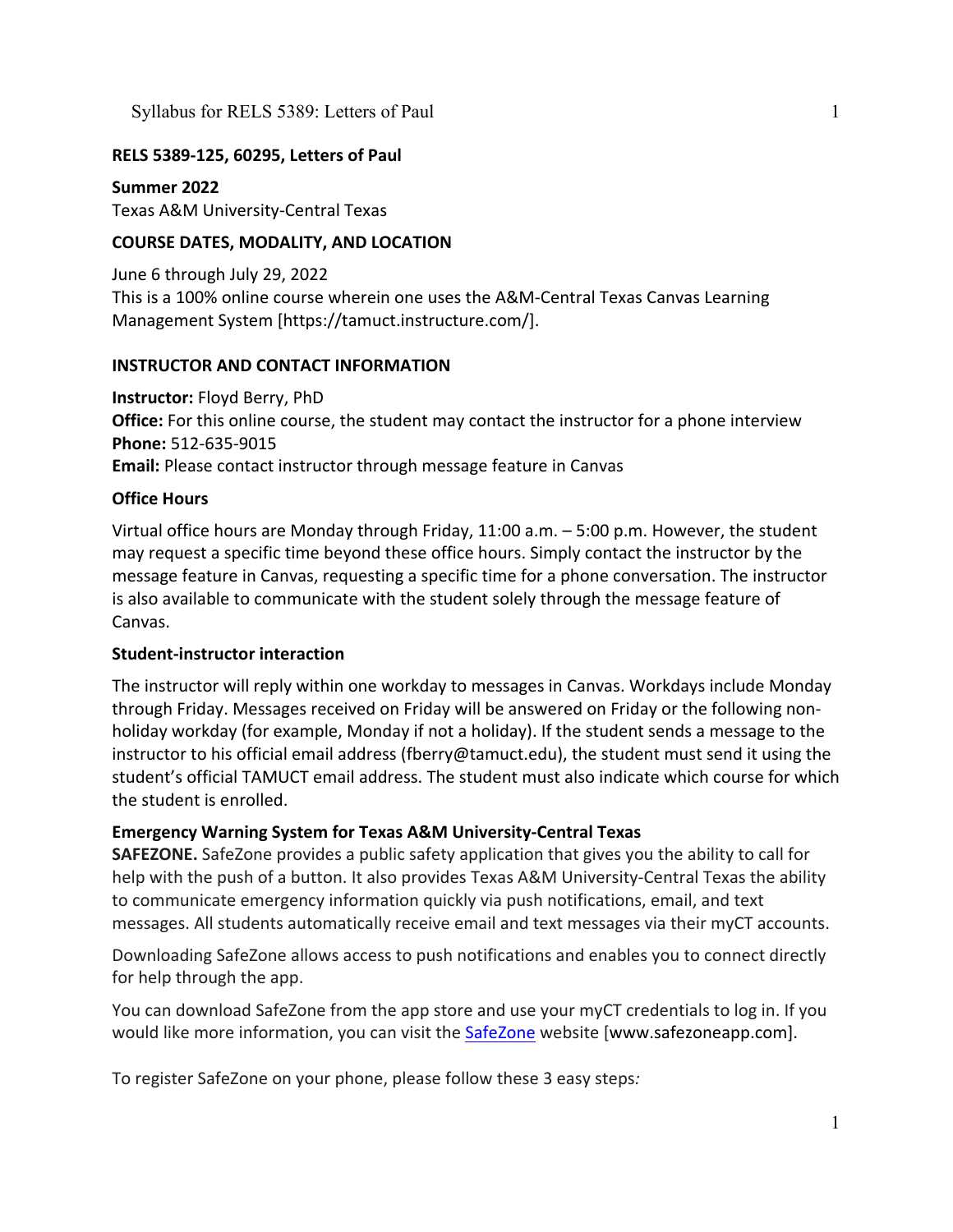- 1. Download the SafeZone App from your phone store using the link below:
	- o [iPhone/iPad:](https://apps.apple.com/app/safezone/id533054756) [https://apps.apple.com/app/safezone/id533054756]
	- o [Android Phone / Tablet](https://play.google.com/store/apps/details?id=com.criticalarc.safezoneapp) [https://play.google.com/store/apps/details?id=com.criticalarc.safezoneapp]
- 2. Launch the app and enter your myCT email address (e.g., {name}@tamuct.edu)
- 3. Complete your profile and accept the terms of service

## **COURSE INFORMATION**

## **Course Overview and description**

An examination of the earliest, authentic letters of Saint Paul, with a focus on the pagan influences, such as the mystery religions, Mithraism, and Gnosticism, in his message.

# **Course Objective or Goal**

**Student Learning Outcomes (See "Complete Course Calendar" for assignments that address the course objectives)**

Objective 1: The student will demonstrate an awareness of problems in identifying the authentic letters of Paul.

- A. What are the criteria for examining authenticity in ancient documents from one author? References to 1 Thessalonians, Galatians, 1 Corinthians, Philippians, Philemon, 2 Corinthians, and Romans are examined.
- B. Instructional activities include reading of course text, canonical letters, and class discussions.
- C. Primary means of assessment are class discussions, article summaries, essay exam, and final paper.

Objective 2: The student will be able to evaluate the linkages between Mithraism and Paul's message.

- A. What are the similarities and differences between the tenets of Mithraism and Paul's teaching? References to Akhondi and Akbari, King, Morse, Praet, and the letters of Paul are examined.
- B. Instructional activities include reading of course text, assigned articles, canonical letters, and class discussions.
- C. Primary means of assessment are class discussions, article summaries, essay exams, and final paper.

Objective 3: The student will be able to evaluate the linkages between non-canonical religious ideas of the First Century and Paul's message.

- A. What are the similarities and differences between the tenets of the mystery relilgions and Gnosticism and Paul's teaching? References to King and the letters of Paul are examined.
- B. Instructional activities include reading of course text, assigned articles, canonical letters, and class discussions.
- C. Primary means of assessment are class discussions, article summaries, essay exam,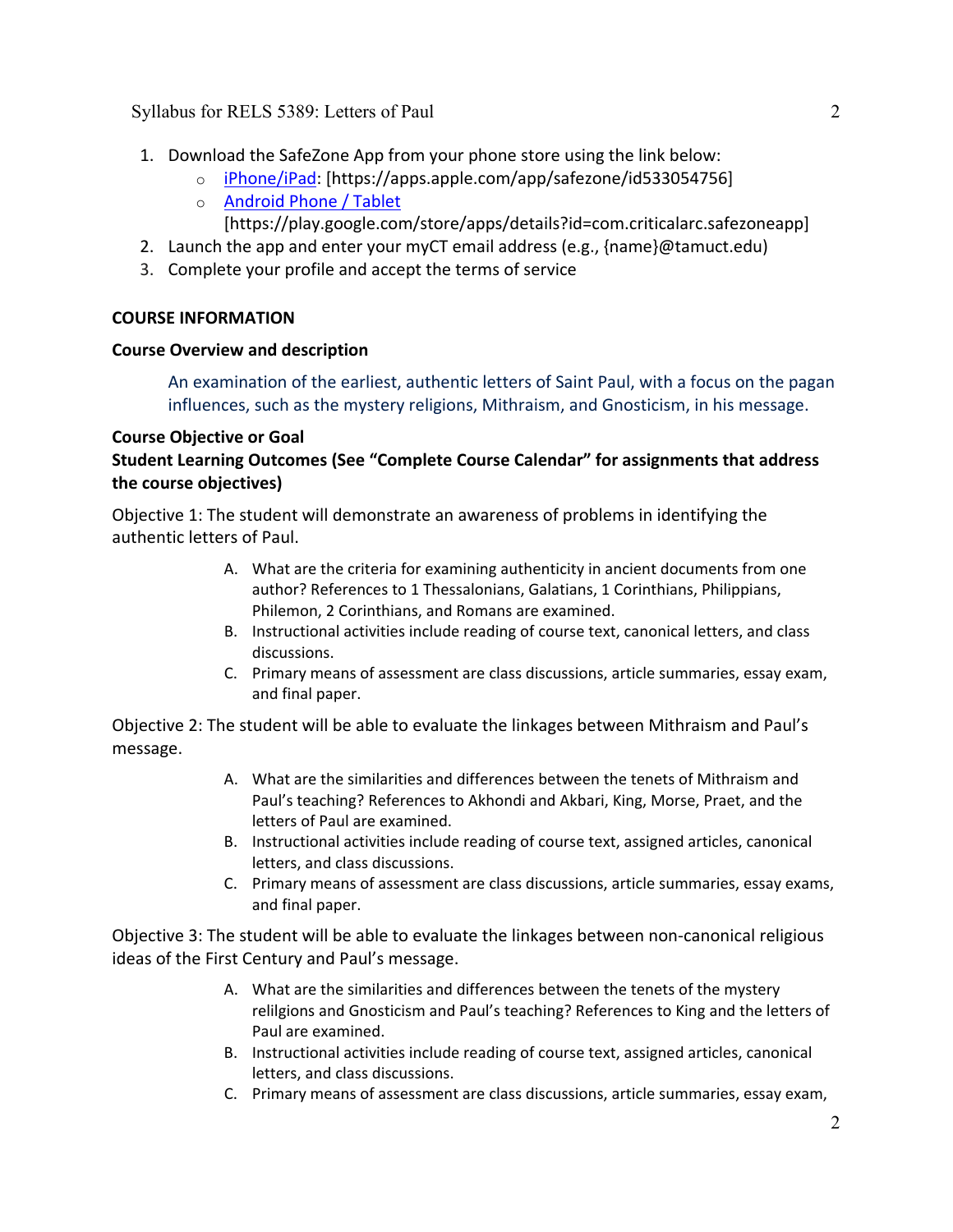and final paper.

Objective 4: The student will be able to appreciate the popular appeal of pagan ideas for a First Century Mediterranean audience.

- A. References to Akhondi and Akbari, King, Morse, Praet, and the canonical letters are examined.
- B. Instructional activities include reading of course text, assigned articles, canonical letters, and class discussions.
- C. Primary means of assessment are class discussions, article summaries, essay exam, and final paper.

## **Required Reading and Textbook**

- Akhondi, A., & Akbari, A. (2016). The influence of Mithraism on Christianity. *Journal of History, Culture, and Art Research,* 5(4), 224–234.
- King, M. L., Jr. (1950). The influence of the mystery religions on Christianity. *The Martin Luther King, Jr. Papers Project*, 294–313.
- Metzger, B. M., & Murphy, R. E. (Eds.). (1994). *The new Oxford annotated Bible with the apocryphal/deuterocanonical books.*
- Morse, D. R. (1999). Mithraism and Christianity: How are they related? *The Journal of Religion and Psychical Research,* 22(1), 33–43.
- Muddiman, J., & Barton, J. (Eds.).(2010). *The Pauline Epistles.* Oxford: Oxford.
- Praet, D. (2014). Oriental religions and the conversion of the Roman Empire. In D. Engels & P. van Nuffelen (Eds.), *Religion and Competition in antiquity* (pp. 285–307). Bruxelles: Editions Latomus.

### **COURSE REQUIREMENTS**

### Class Participation (300 points)

Students are expected to participate in class discussions, indicating an understanding of the reading material and how to apply it. Students are to read assigned material before class. Students earn a point for each of two questions that are posted by the instructor. The student earns 0-2 points on each class day (total of 6 days), which correspond to the following grade:

| Points | Grade | Points | Grade |
|--------|-------|--------|-------|
| 12     | 300   | 6      | 150   |
| 11     | 275   | 5      | 125   |
| 10     | 250   |        | 100   |
| ٩      | 225   | 3      | 75    |
| 8      | 200   | 2      | 50    |
|        | 175   |        | 25    |

The student answers two questions that are posed by the instructor, under Discussions in Canvas. There will be a separate post from the student for each of the two questions posed by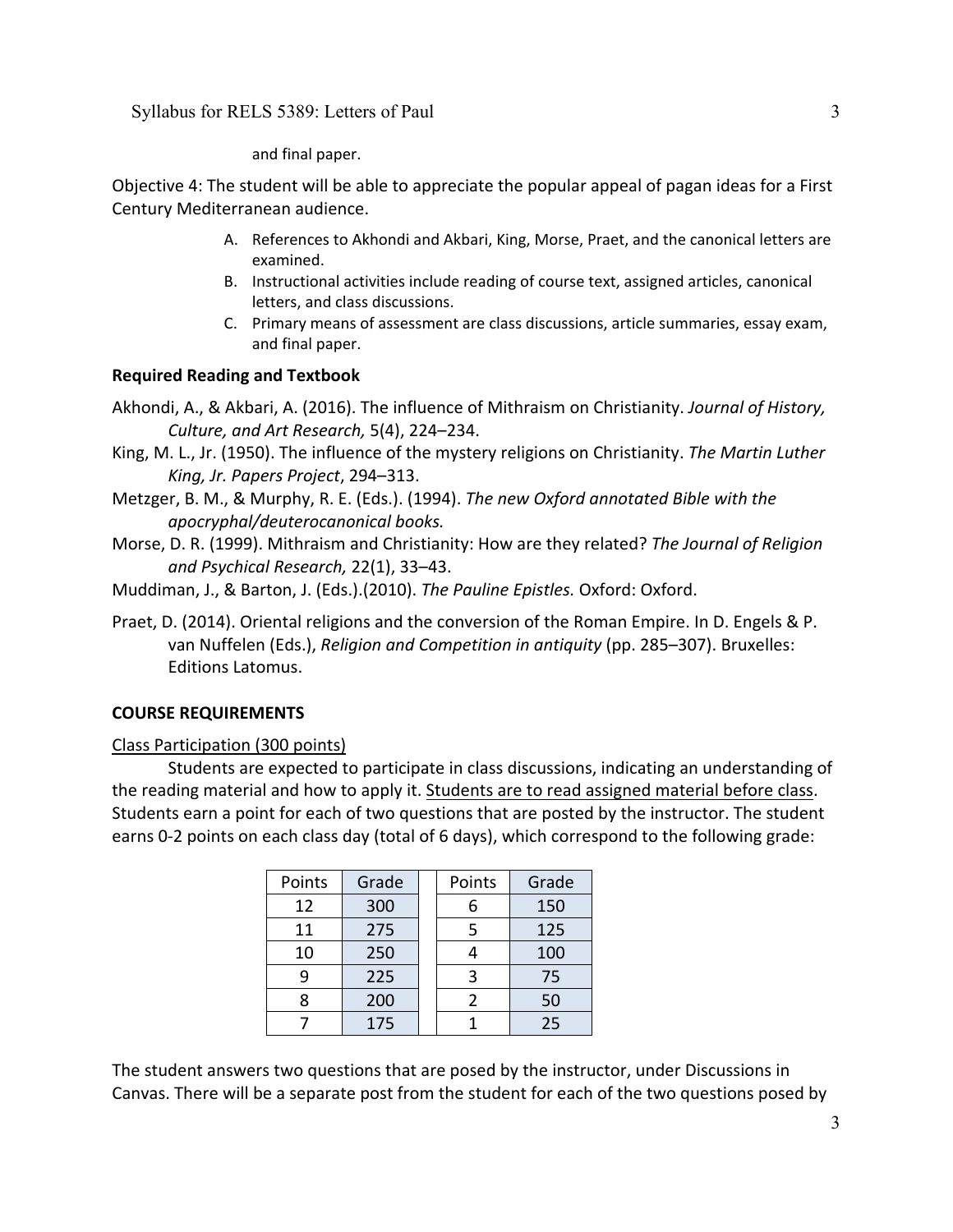the instructor. The student must post an answer to each of the two questions by Wednesday at 11:59 p.m. The student is not to quote or cite sources. All information is from the course textbook. Extra credit is given for students who comment or reply to other students' posts.

**NOTE:** Graduate students are allowed one absence from class with resulting deficiencies in class participation points. If the graduate student misses 2 classes, then the final course grade is lowered one letter grade. *For example, Shirley has missed 2 classes without posting discussions. Although her final letter grade is a B, this letter grade will be lowered to a C, because she is only allowed one missed class. Also, w*hen students (or the instructor) respond in some way to your posts, you are required to read their posts and reply to them in some way that is meaningful. Failure to respond to such posts result in a docking of 1 point per question originally posted by the instructor. For example, if you post an answer to each of the two questions posted by your instructor, you would receive 2 points for that week. However, should a student (or instructor) comment or respond to your post, you are required to respond to that student. Failure to respond to students for one question would result in a point being deducted, and failure to respond to students for the other question would also result in a point being deducted. All replies to others must be submitted by Friday of each week at 11:59 p.m. *The following is an illustration of this point: John posts a reply to the instructor's first question. He then posts a reply to the instructor's second question. Mary comments on his first post, and the instructor asks a question about his second post. John, however, ignores Mary's and the instructor's posts. John therefore has earned 0 points for the week.*

**NOTE TO STUDENTS WHO REPLY:** When replying to a student who has posted an answer, comment on whether their post appears to be accurate based on assigned reading for that week. A student may misunderstand the instructor's question, or may have failed to provide an accurate answer. This student may benefit from any comments regarding acceptable answers to questions. You may also ask pertinent questions regarding a student's post.

#### Article Summaries and Critiques (300 points)

Students will read four assigned articles in the Course Calendar, providing a one-page summary and critique of their content. Each summary will have a header with the student's name. The summary will be double-spaced, with some paragraphs. Each summary is submitted by attaching it to an email on Canvas. The due date for each summary is indicated in the Course Calendar. Points are awarded for the number of article summaries submitted, as follows:

| # of Summaires | Grade |
|----------------|-------|
| 4              | 300   |
| 3              | 225   |
| 2              | 150   |
|                | 75    |
|                |       |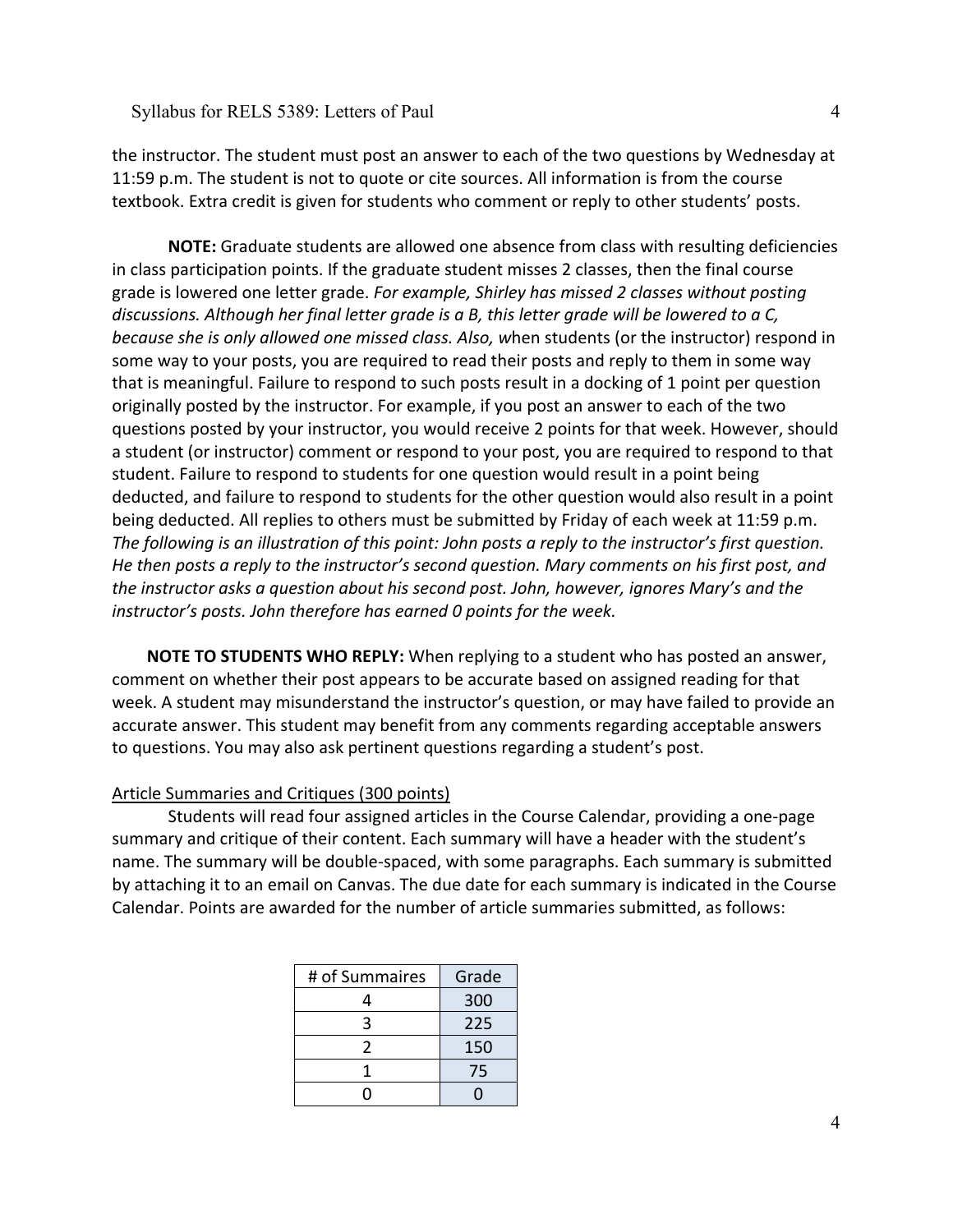#### Mid-term Exam (200 points)

The student will submita mid-term exam. The exam is "take-home" exams in that the student has a few days to answer the questions that are presented. Students type on a Microsoft Word document and submits the exam by attaching it to an email (message in Canvas), sent to the instructor. The student uses the Word document that the instructor provides. This document contains the two questions to answer. The student simply inserts each essay below the respective questions. Each question is valued at 100 points. Students are encouraged to review their work before submission. The mid-term exam will receive comments from the instructor and will be returned to the student. The following rubric will guide the instructor:

| <b>Qualities &amp; Criteria</b> | Poor                        | Good                    | <b>Excellent</b>        |
|---------------------------------|-----------------------------|-------------------------|-------------------------|
| <b>Content</b>                  | Not objective and poorly    | Mostly objective and    | Objective and           |
| <b>Elements of topics</b>       | addresses the issues.       | addresses most of the   | addresses all the       |
| to be addressed                 | Information is unnecessary  | issues. Information is  | issues. Information is  |
| Information is<br>$\bullet$     | or insufficient to discuss  | mostly necessary and    | necessary and           |
| correct                         | the issues.                 | sufficient to discuss   | sufficient to discuss   |
| Coherency                       |                             | the issues.             | the issues.             |
|                                 |                             |                         |                         |
| (Weight: 70%)                   | $(0-109$ pts)               | $(110-131 \text{ pts})$ | $(132-140 \text{ pts})$ |
| <b>Quality of Writing</b>       | Poorly written and          | Mostly well-written,    | Well-written, without   |
| Clarity                         | contains flagrant spelling  | without egregious       | egregious spelling or   |
| Grammar and<br>$\bullet$        | and grammatical errors.     | spelling or             | grammatical errors.     |
| English usage                   | Poorly organized, lacks     | grammatical errors.     | Well organized, clear,  |
| Organization and                | clarity, and is incoherent. | Organized, clear, and   | and ideas are           |
| coherence                       |                             | ideas are presented in  | presented in coherent   |
|                                 |                             | coherent ways.          | ways.                   |
| (Weight: 30%)                   | $(0-40 \, \text{pts})$      | $(41-55 \text{ pts})$   | $(56-60 \,\text{pts})$  |

A few days before the mid-term exam, the instructor will provide students with two exam questions. This practice provides the student with a few days' worth of preparation and composition.

**NOTE:** Graduate students are expected to have adequate knowledge of the essentials of grammar, writing style, and essay organization in accordance with writing manuals. If the student does *not* have adequate knowledge in these areas, then the purchase and use of additional books are highly recommended. The University Writing Center is also available to students. Failure to provide written work in accordance with the essentials of acceptable, English writing style will result in poor grades. Examples of non-standard English usage include, among other things, sentence fragments, run-ons, dangling modifiers, lack of agreement between pronouns and their antecedents or subjects and verbs, bulleted items, slashes, flagrant misuse of punctuation, slang or abbreviated expressions, "etc." or "*et cetera*," and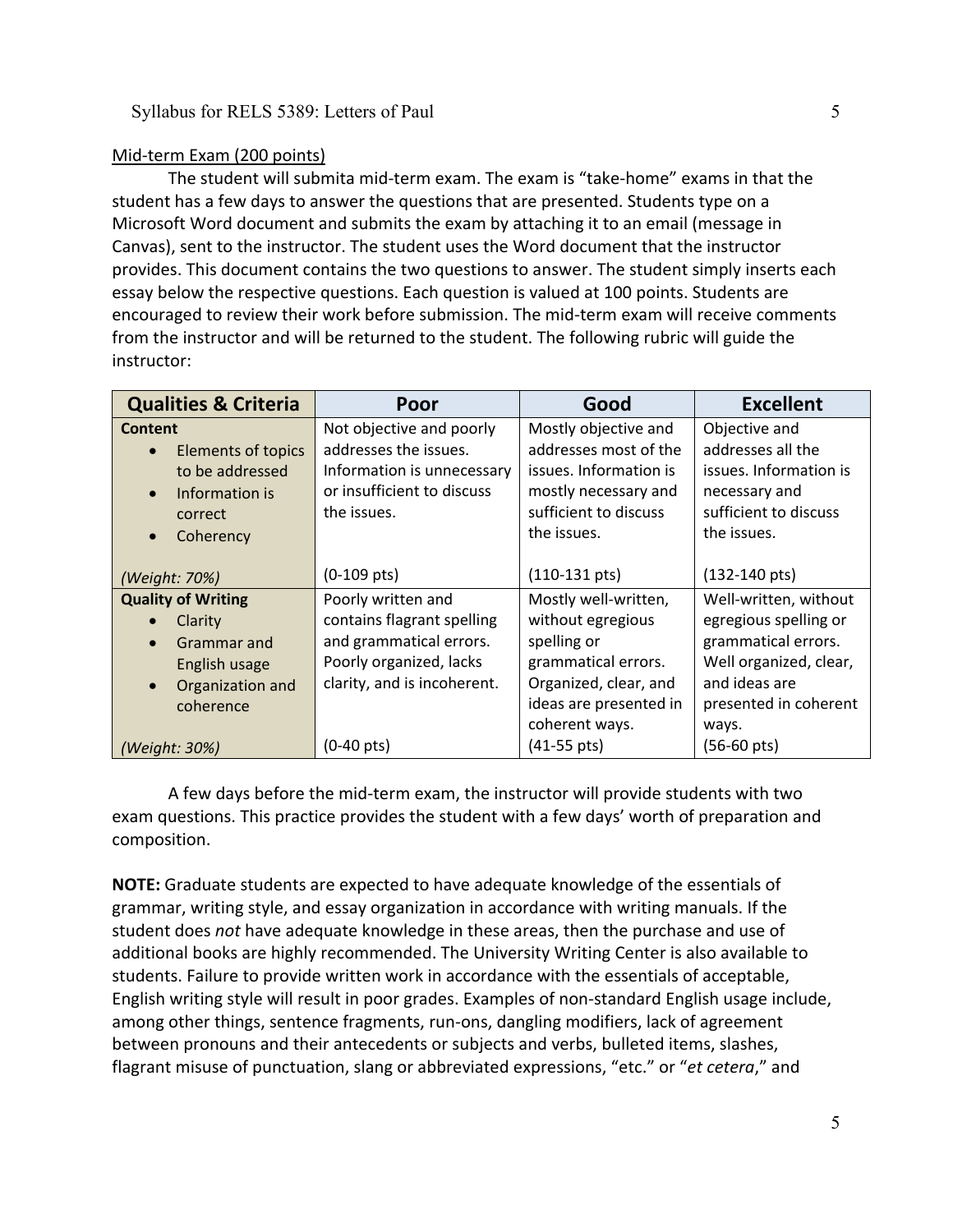excessive use of metaphorical language. In Canvas under Modules, there is a Power Point on "Typical Problems with Essay Exams." Students should review this Power Point.

**How to Submit Exam**: Students shall use Times New Roman 12 point, double-spaced. Neither citations nor quotations are expected. Students attach their Word documents to a message in Canvas and sends them to the instructor. Both essay questions are included on the one document.

### Final Paper (200 points)

The student shall submit the final paper on the subject of the influence of paganism on Paul's thought. The paper shall be at least 10 pages in length, double-spaced, Times New Roman, 12 typeface. A cover page and abstrace are not required, but a references page is required. The student may use APA or ASA as a stylistic guide. The final paper is attached to a message in Canvas and sent to the instructor by the due date indicated in the Course Calendar.

#### Academic Integrity Requirement

During the first week of class, the student is to read the section in the syllabus on Academic Integrity and the link provided in that section regarding plagiarism. Students must acknowledge having read the document (in Canvas, under Modules) pertaining to Academic Integrity and send a message in Canvas to the instructor that they understand Academic Integrity and its provisions. **NOTE: Students will not be allowed to continue in the course without notifying the instructor of their comprehension of this material.** Examples of academic dishonesty in this course might be having someone do the student's work, plagiarizing from internet sites, or plagiarizing from Discussion posts.

#### **Grading Criteria Rubric and Conversion**

#### Grading Matrix

|                                    | Points |
|------------------------------------|--------|
| Exam                               | 200    |
| <b>Class Participation</b>         | 300    |
| Article Summaries & Critiques      | 300    |
| <b>Final Paper</b>                 | 200    |
| <b>Academic Integrity Document</b> |        |
| Total:                             |        |

#### Conversion to Course Letter Grade

| Points         | ℅          | Grade |
|----------------|------------|-------|
| $900 - 1000$   | $90 - 100$ |       |
| $800 - 899$    | $80 - 89$  | R     |
| $700 - 799$    | $70 - 79$  |       |
| 699<br>$600 -$ | $60 - 69$  |       |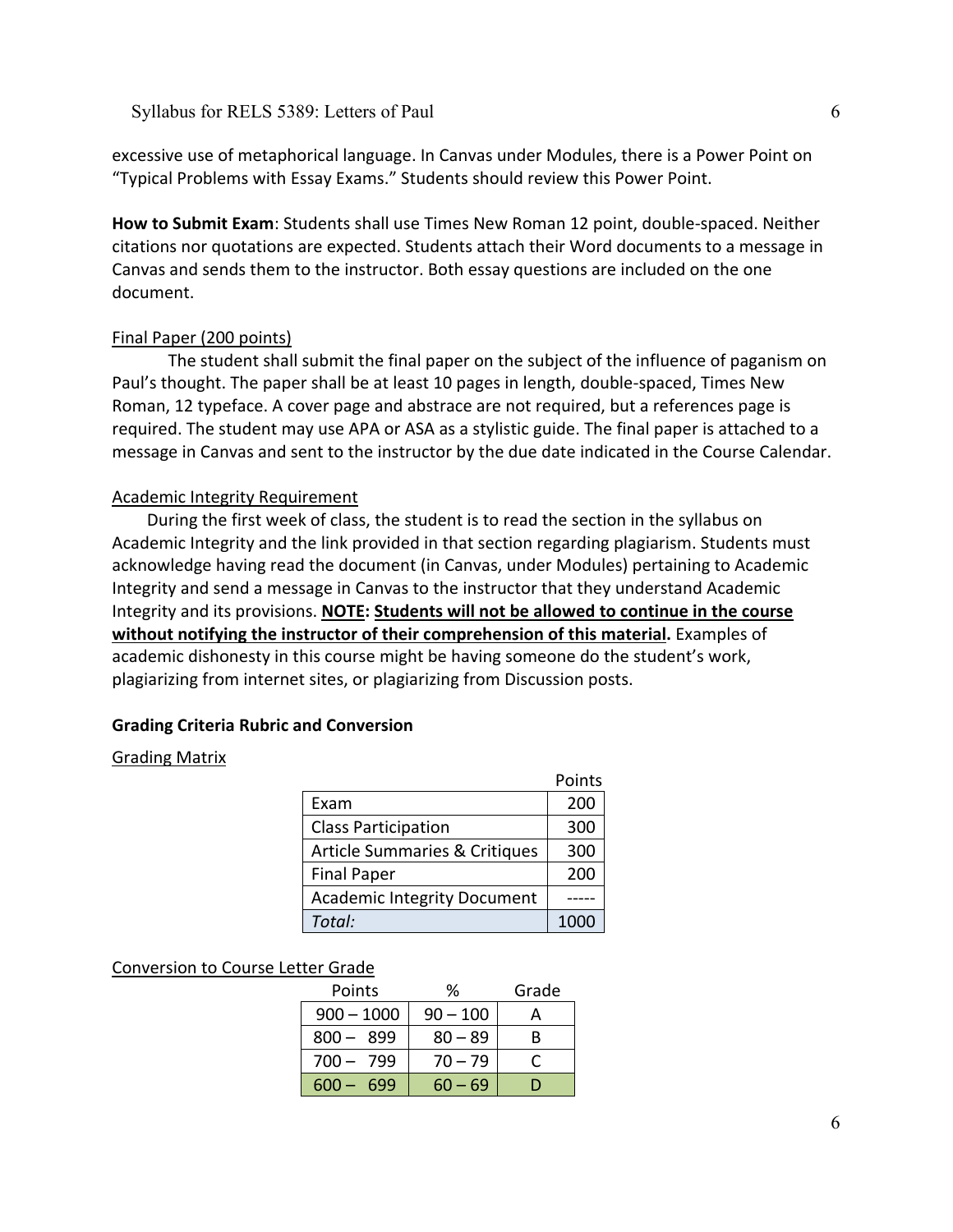

#### **Posting of Grades**

Points for discussion posts (class participation) and article summaries are tallied at the end of the term. Students may ascertain their progress in these two areas by simply reviewing their own submissions, For example, if the student could earn 6 discussion points after the third week of class**,** having successfully submitted posts to two questions per week, but instead has only submitted posts for two weeks, then that student has earned 4 discussion points. The student has only to review their posts to remember what they have submitted. Similarly, if the student could earn 180 points for article summaries after the due dates, but instead has only submitted 2 article summaries for that period of time, then that student has earned 120 points. At the end of term, the instructor will count the requisite discussion or article summaries points, convert them to a grade, and enter those grades in Canvas for the student to view.

Grading for exams is posted in Canvas in one week after the exam is taken. The instructor will provide comments on the exam, along with the numerical grade for each of the two essays. The comments from the mid-term exam should be read and evaluated by students so that they can improve their skills in taking exams (for example, for the final exam).

Extra credit is awarded to students who comment or ask questions regarding other students' discussion posts. If a student's final grade approaches a higher letter grade, and if that student has submitted posts regarding other students' posts, then the instructor may award that student with the higher letter grade. *For example, Veronica has submitted two discussion posts each week for the entire term. She has responded to other students' questions regarding her posts, but she has also commented on other students' posts herself. Her final, numerical grade is 78, which is a letter grade of C. However, the instructor has recognized Veronica's extra work that was not required, and has awarded her extra credit in the amount of 2 final grade points. The instructor therefore posts a grade of B in Warrior Web.*

#### **Grading Policies**

As a rule, make-up work for exams is not offered. *The mid-term exam may be made up with instructor approval; however, in no instance will that make-up be given later than one week from the original exam date*. *To be considered as a prospect for making up the mid-term exam, the student must contact the instructor within 24 hours of having missed the exam for purposes of making it up*. The final course grade will be posted within a few days of the final paper; therefore, *no incompletes will be awarded for this course*. If students foresee that they will be unable to complete the course, then they should either drop the course or accept the posted grade.

If students foresee that their scores in class participation, article summaries, or exams are unacceptable, they may wish to drop the course. Absences for any reasons, including medical, cannot be used to exempt one from the requirements of the course. For example,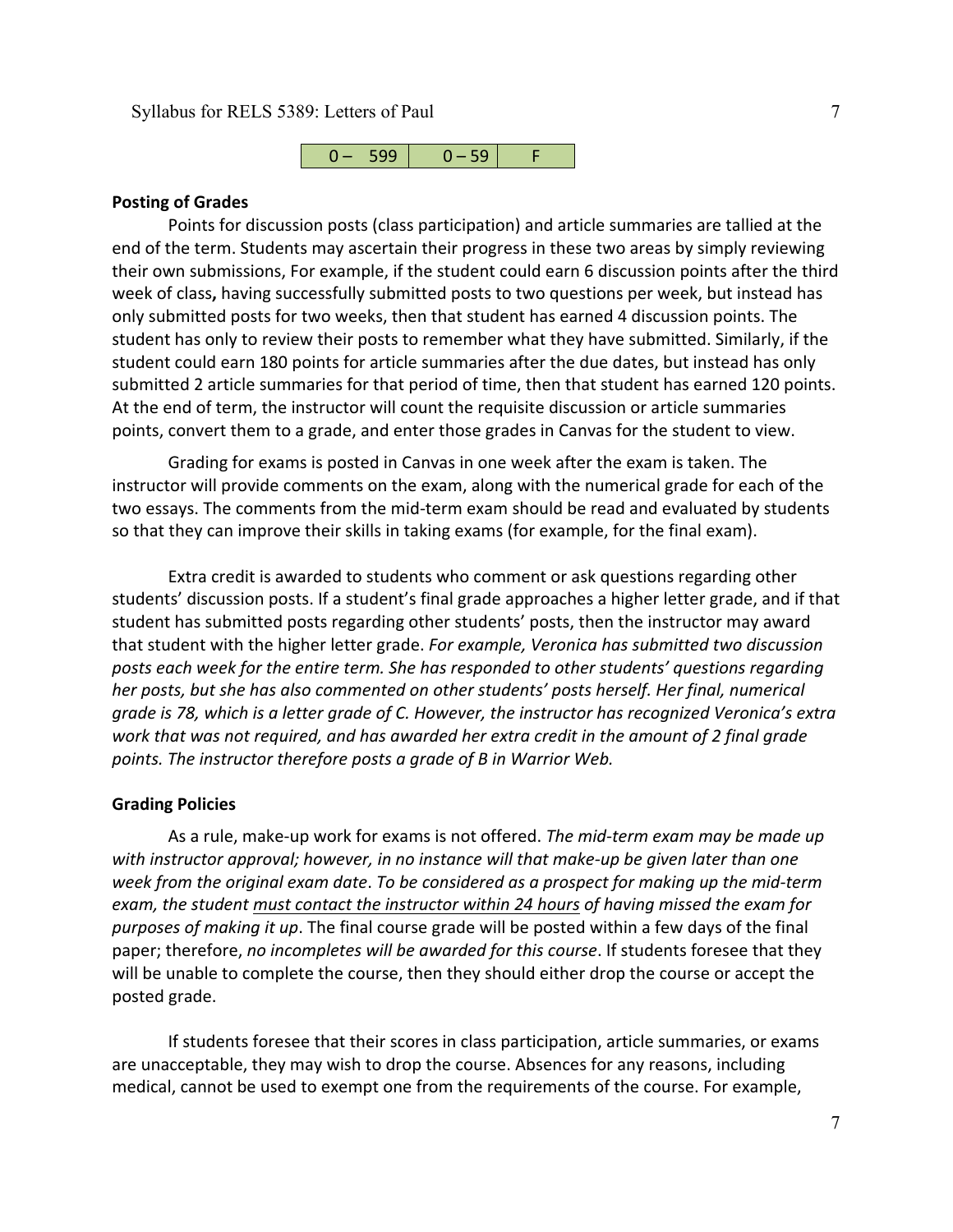students may inform the instructor that they will not or did not attend class(es) for some reason. While the instructor appreciates the information about absences, students should not expect that they will be afforded leniency or a recalculation of grades based on this information. All students in a class must be treated fairly and equally. If students foresee that they will be unable to earn the grade they desire, then they should either drop the course or accept the posted grade.

# **COURSE OUTLINE AND CALENDAR**

# **Complete Course Calendar**

| Date    | <b>Topic</b>                        | <b>Readings</b>                                                            | <b>Assignments Due</b>                      |
|---------|-------------------------------------|----------------------------------------------------------------------------|---------------------------------------------|
| Week of | <b>Course Requirements</b>          | Syllabus                                                                   | 2 discussion posts due before               |
| 6/6     |                                     |                                                                            | midnight on 6/8                             |
|         | Academic Integrity                  | Academic Integrity document (in                                            |                                             |
|         |                                     | Modules in Canvas) and plagiarism                                          | Academic Integrity                          |
|         |                                     | readings (in syllabus)                                                     | acknowledgement due before                  |
|         |                                     |                                                                            | midnight on 6/10                            |
|         | Pagan Influences in<br>Christianity | Article 1: From Modules in Canvas:<br>Focus on Part 6 of Praet, D. (2014). | Article 1 Summary is due by                 |
|         |                                     | Oriental religions and the conversion                                      | midnight on 6/10                            |
|         |                                     | of the Roman Empire. In D. Engels & P.                                     |                                             |
|         |                                     | van Nuffelen (Eds.), Religion and                                          | NOTE: Course objectives 1-4 are             |
|         |                                     | Competition in antiquity (pp. 285-307).                                    | addressed.                                  |
|         |                                     | Bruxelles: Editions Latomus.                                               |                                             |
| Week of | Introduction to Paul's              | Ch <sub>3</sub>                                                            | 2 discussion posts due before               |
| 6/13    | Letters                             |                                                                            | midnight on 6/15                            |
|         |                                     |                                                                            |                                             |
|         | Mithraism and                       | Article 2: Akhondi, A., & Akbari, A.                                       | Article 2 Summary is due by                 |
|         | Christianity                        | (2016). The influence of Mithraism on                                      | midnight on 6/17                            |
|         |                                     | Christianity. Journal of History, Culture,                                 |                                             |
|         |                                     | and Art Research, 5(4), 224-234.                                           | NOTE: Course objectives 1-4 are             |
| Week of | Earliest Work (50 -                 | Chs 11, 7                                                                  | addressed.<br>2 discussion posts due before |
| 6/20    | 53 CE)                              | 1 Thess                                                                    | midnight on 6/22                            |
|         |                                     | Gal                                                                        |                                             |
|         |                                     |                                                                            | Article 3 Summary is due by                 |
|         |                                     | Article 3: Morse, D. R. (1999).                                            | midnight on 6/24                            |
|         |                                     | Mithraism and Christianity: How are                                        |                                             |
|         |                                     | they related? The Journal of Religion                                      | NOTE: Course objectives 1-4 are             |
|         |                                     | and Psychical Research, 22(1), 33-43.                                      | addressed.                                  |
| Week of | Later Work (54-55                   | Chs 5, 9, 14                                                               | 2 discussion posts due before               |
| 6/27    | CE)                                 |                                                                            | midnight on 6/29                            |
|         |                                     | 1 Cor                                                                      |                                             |
|         |                                     | Phil                                                                       | NOTE: During the week, the                  |
|         |                                     | Philem                                                                     | mid-term exam questions are                 |
|         |                                     |                                                                            | sent to students through                    |
|         |                                     |                                                                            | message feature of Canvas. The              |
|         |                                     |                                                                            | exam is also posted under                   |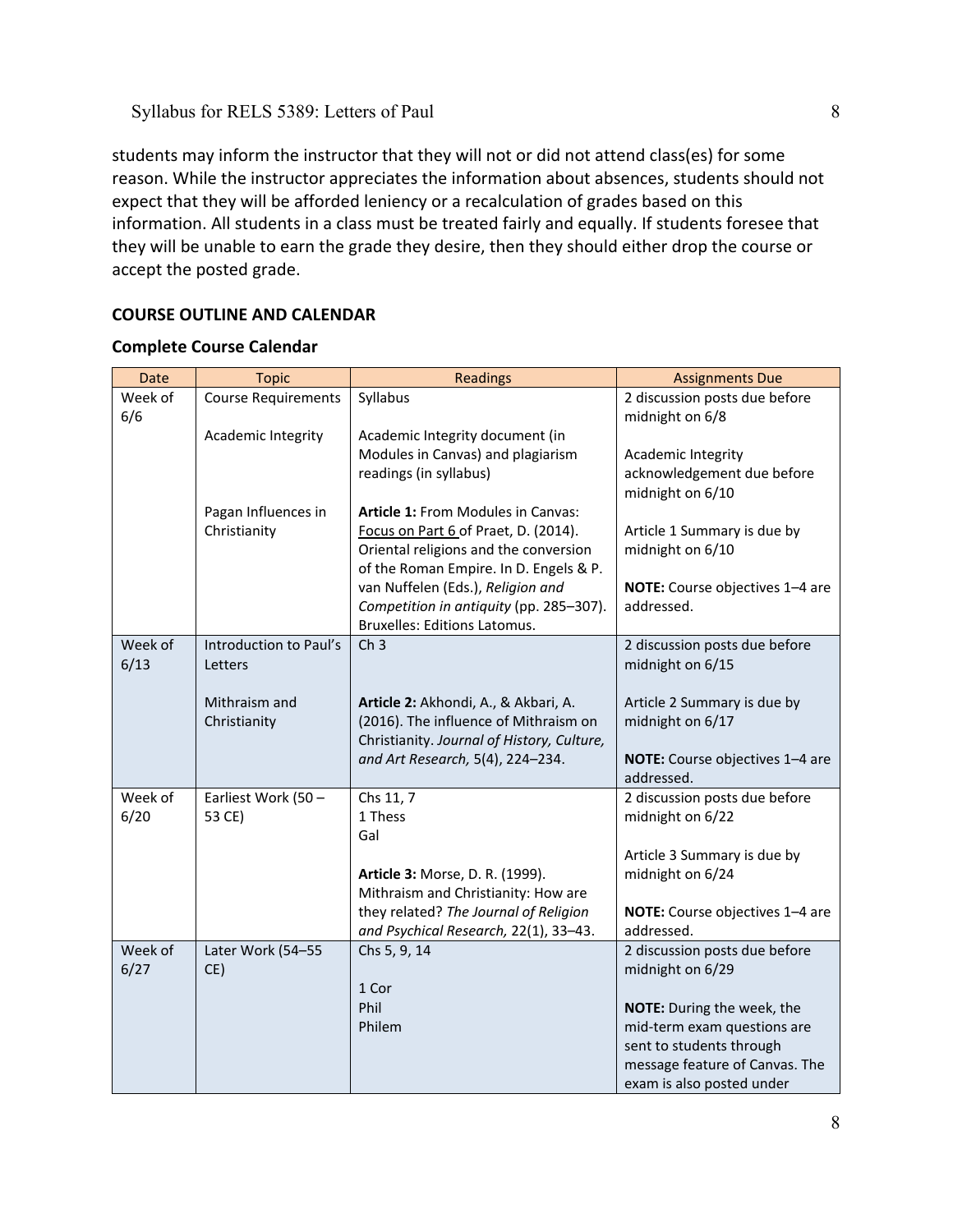|                 |                           |                                                                                                                                                                                           | Modules in Canvas.<br>NOTE: Course objectives 1-4 are<br>addressed.                                                                                                                                                                                                                                                           |
|-----------------|---------------------------|-------------------------------------------------------------------------------------------------------------------------------------------------------------------------------------------|-------------------------------------------------------------------------------------------------------------------------------------------------------------------------------------------------------------------------------------------------------------------------------------------------------------------------------|
| Week of<br>7/4  | Mid-term exam             |                                                                                                                                                                                           | Mid-term exam due by midnight<br>on 7/8                                                                                                                                                                                                                                                                                       |
| Week of<br>7/11 | Latest Work (56-57<br>CE) | Ch <sub>6</sub><br>Ch 4 (pp. 57-71)<br>2 Cor<br>Rom 1-8                                                                                                                                   | <b>NOTE:</b> Comments and exam<br>grades returned to student<br>through message feature of<br>Canvas, along with comments<br>regarding course progress in<br>discussion posts and article<br>summaries<br>2 discussion posts due before<br>midnight on 7/13<br>NOTE: Course objectives 1-4 are<br>addressed.                  |
| Week of<br>7/18 | Part 2 of Romans          | Ch 4 (pp. 71-91)<br>Rom 9-16<br>Article 4: King, M. L., Jr. (1950). The<br>influence of the mystery religions on<br>Christianity. The Martin Luther King, Jr.<br>Papers Project, 294-313. | 2 discussion posts due before<br>midnight on 7/20<br>Article 4 Summary due by<br>midnight on 7/22<br>NOTE: During the week, the<br>final exam questions are sent to<br>students through message<br>feature of Canvas. The exam is<br>also posted under Modules in<br>Canvas.<br>NOTE: Course objectives 1-4 are<br>addressed. |
| Week of<br>7/25 | <b>Final Paper</b>        |                                                                                                                                                                                           | Final paper due by midnight on<br>7/29                                                                                                                                                                                                                                                                                        |

# **Important University Dates**

Click on the following link: [21-22Academic-Calendar.pdf \(tamuct.edu\)](https://www.tamuct.edu/registrar/docs/21-22Academic-Calendar.pdf)

## **TECHNOLOGY REQUIREMENTS AND SUPPORT**

### **Technology Requirements**

This course will use the A&M-Central Texas Instructure Canvas learning management system. **We strongly recommend the latest versions of Chrome or Firefox browsers. Canvas no longer supports any version of Internet Explorer.**

Logon to A&M-Central Texas Canvas [https://tamuct.instructure.com/] or access Canvas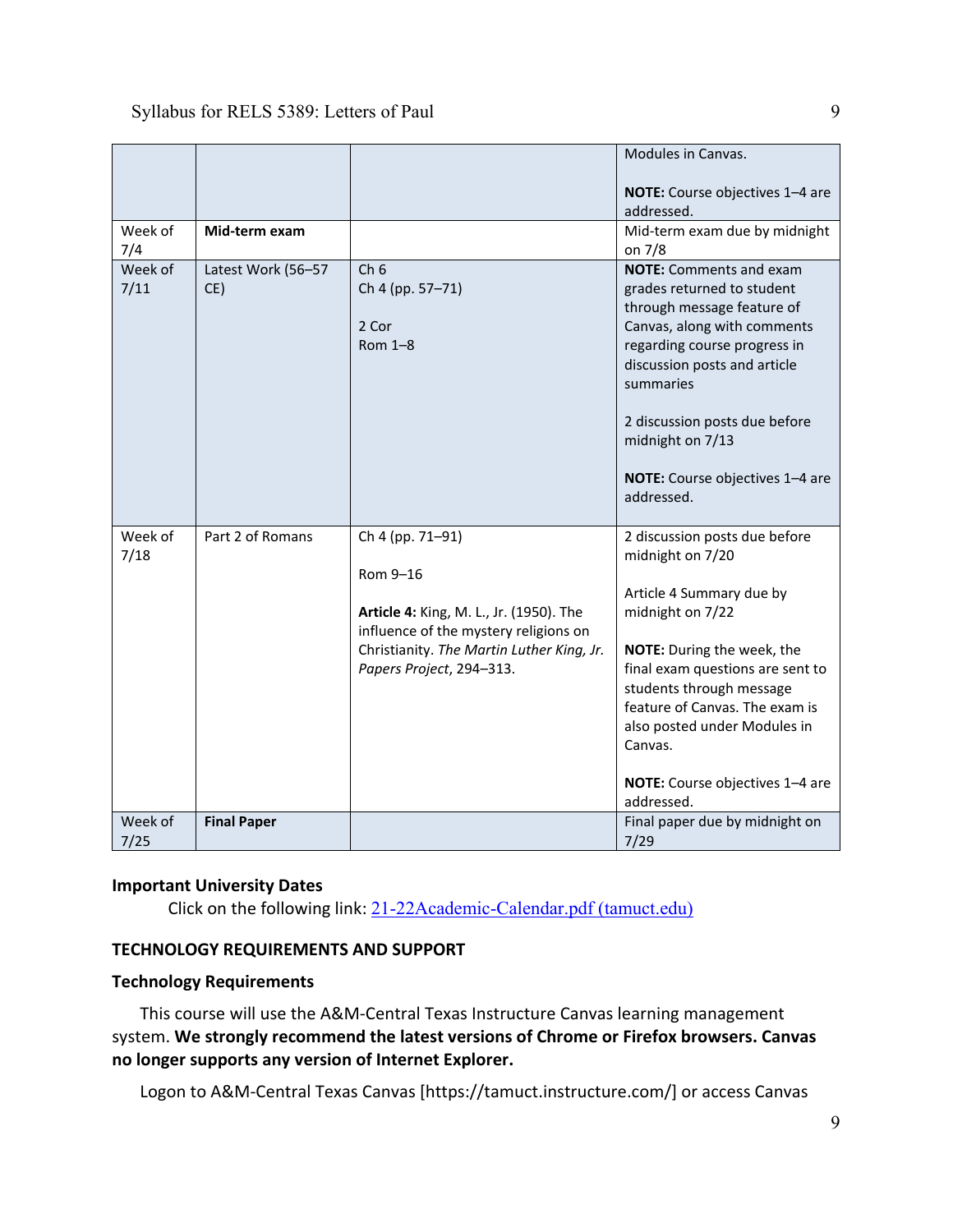through the TAMUCT Online link in myCT [https://tamuct.onecampus.com/]. You will log in through our Microsoft portal.

Username: Your MyCT email address. Password: Your MyCT password

# **Canvas Support**

Use the Canvas Help link, located at the bottom of the left-hand menu, for issues with Canvas. You can select "Chat with Canvas Support," submit a support request through "Report a Problem," or call the Canvas support line: 1-844-757-0953.

For issues related to course content and requirements, contact your instructor.

## **Online Proctored Testing**

A&M-Central Texas uses Proctorio for online identity verification and proctored testing. This service is provided at no direct cost to students. If the course requires identity verification or proctored testing, the technology requirements are: Any computer meeting the minimum computing requirements, plus web camera, speaker, and microphone (or headset). Proctorio also requires the Chrome web browser with their custom plug in.

## **Other Technology Support**

For log-in problems, students should contact Help Desk Central, 24 hours a day, 7 days a week:

Email: [helpdesk@tamu.edu](mailto:helpdesk@tamu.edu) Phone: (254) 519-5466 [Web Chat:](http://hdc.tamu.edu/) [http://hdc.tamu.edu] *Please let the support technician know you are an A&M-Central Texas student.*

# **UNIVERSITY RESOURCES, PROCEDURES, AND GUIDELINES**

### **Drop Policy**

If you discover that you need to drop this class, you must complete the [Drop Request](https://federation.ngwebsolutions.com/sp/startSSO.ping?PartnerIdpId=https://eis-prod.ec.tamuct.edu:443/samlsso&SpSessionAuthnAdapterId=tamuctDF&TargetResource=https%3a%2f%2fdynamicforms.ngwebsolutions.com%2fSubmit%2fStart%2f53b8369e-0502-4f36-be43-f02a4202f612) Dynamic Form through Warrior Web.

[https://federation.ngwebsolutions.com/sp/startSSO.ping?PartnerIdpId=https://eisprod.ec.tamuct.edu:443/samlsso&SpSessionAuthnAdapterId=tamuctDF&TargetResource=https%3a %2f%2fdynamicforms.ngwebsolutions.com%2fSubmit%2fStart%2f53b8369e-0502-4f36-be43 f02a4202f612].

Faculty cannot drop students; this is always the responsibility of the student. The Registrar's Office will provide a deadline on the Academic Calendar for which the form must be completed. Once you submit the completed form to the Registrar's Office, you must go into Warrior Web and confirm that you are no longer enrolled. If you still show as enrolled, FOLLOW-UP with the Registrar's Office immediately. You are to attend class until the procedure is complete to avoid penalty for absence. Should you miss the drop deadline or fail to follow the procedure, you will receive an F in the course, which may affect your financial aid and/or VA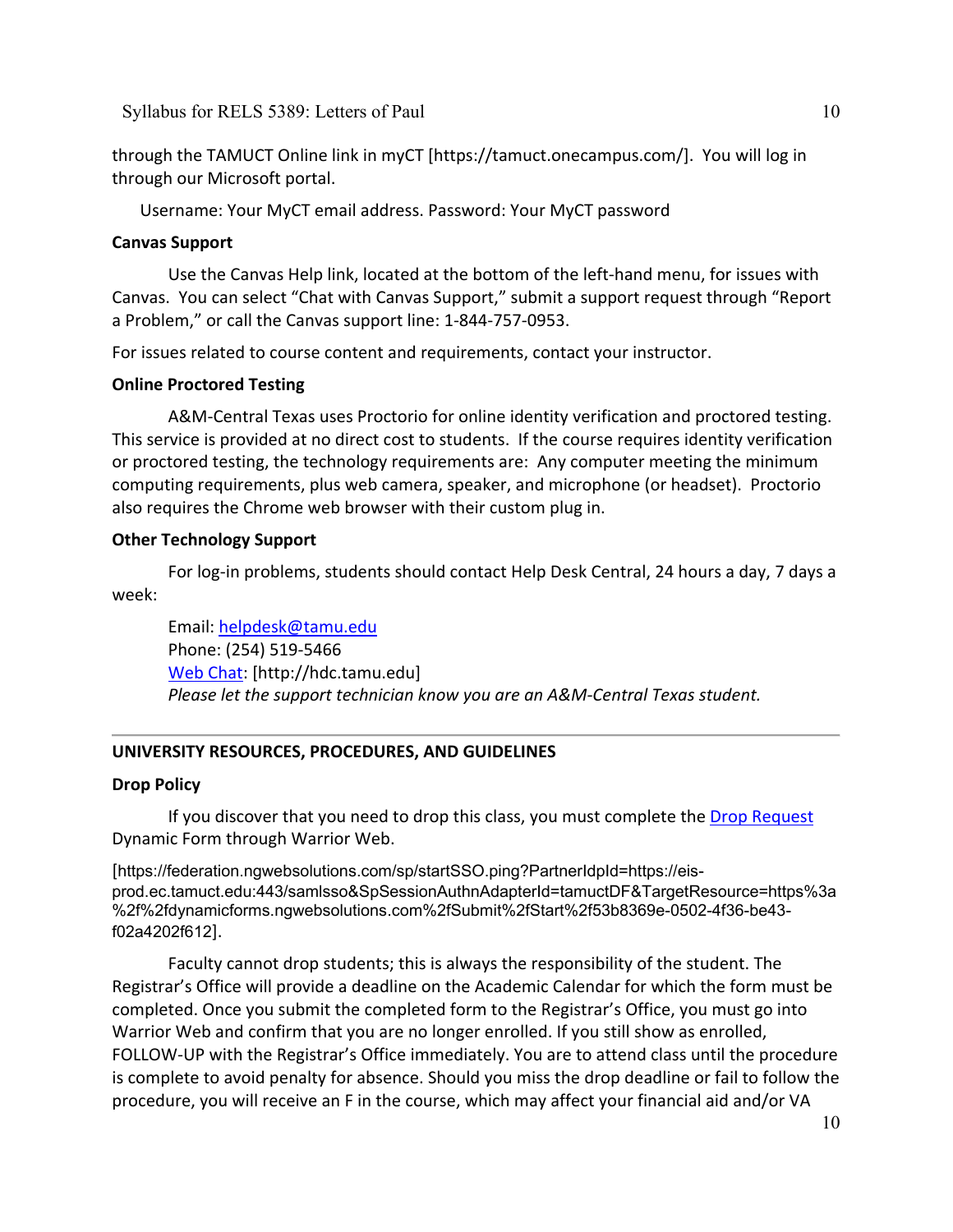educational benefits.

#### **Academic Integrity**

Texas A&M University-Central Texas values the integrity of the academic enterprise and strives for the highest standards of academic conduct. A&M-Central Texas expects its students, faculty, and staff to support the adherence to high standards of personal and scholarly conduct to preserve the honor and integrity of the creative community. Any deviation by students from this expectation may result in a failing grade for the assignment and potentially a failing grade for the course. All academic misconduct concerns will be referred to the Office of Student Conduct. When in doubt on collaboration, citation, or any issue, please contact your instructor before taking a course of action.

For more [information](https://nam04.safelinks.protection.outlook.com/?url=https%3A%2F%2Fwww.tamuct.edu%2Fstudent-affairs%2Fstudent-conduct.html&data=04%7C01%7Clisa.bunkowski%40tamuct.edu%7Ccfb6e486f24745f53e1a08d910055cb2%7C9eed4e3000f744849ff193ad8005acec%7C0%7C0%7C637558437485252160%7CUnknown%7CTWFpbGZsb3d8eyJWIjoiMC4wLjAwMDAiLCJQIjoiV2luMzIiLCJBTiI6Ik1haWwiLCJXVCI6Mn0%3D%7C1000&sdata=yjftDEVHvLX%2FhM%2FcFU0B99krV1RgEWR%2BJ%2BhvtoR6TYk%3D&reserved=0) regarding the Student Conduct process, [https://www.tamuct.edu/student-affairs/student-conduct.html].

If you know of potential honor violations by other students, you may [submit](https://nam04.safelinks.protection.outlook.com/?url=https%3A%2F%2Fcm.maxient.com%2Freportingform.php%3FTAMUCentralTexas%26layout_id%3D0&data=04%7C01%7Clisa.bunkowski%40tamuct.edu%7Ccfb6e486f24745f53e1a08d910055cb2%7C9eed4e3000f744849ff193ad8005acec%7C0%7C0%7C637558437485262157%7CUnknown%7CTWFpbGZsb3d8eyJWIjoiMC4wLjAwMDAiLCJQIjoiV2luMzIiLCJBTiI6Ik1haWwiLCJXVCI6Mn0%3D%7C1000&sdata=CXGkOa6uPDPX1IMZ87z3aZDq2n91xfHKu4MMS43Ejjk%3D&reserved=0) a report, [https://cm.maxient.com/reportingform.php?TAMUCentralTexas&layout\_id=0].

## **Academic Accommodations**

At Texas A&M University-Central Texas, we value an inclusive learning environment where every student has an equal chance to succeed and has the right to a barrier-free education. The Warrior Center for Student Success, Equity and Inclusion is responsible for ensuring that students with a disability receive equal access to the university's programs, services and activities. If you believe you have a disability requiring reasonable accommodations, please contact the Office of Access and Inclusion, WH-212; or call (254) 501- 5836. Any information you provide is private and confidential and will be treated as such.

For more information, please visit our **Access & Inclusion** Canvas page (log-in required) [https://tamuct.instructure.com/courses/717]

#### **Important information for Pregnant and/or Parenting Students**

Texas A&M University-Central Texas supports students who are pregnant and/or parenting. In accordance with requirements of Title IX and related guidance from US Department of Education's Office of Civil Rights, the Dean of Student Affairs' Office can assist students who are pregnant and/or parenting in seeking accommodations related to pregnancy and/or parenting. Students should seek out assistance as early in the pregnancy as possible. For more information, please visit [Student Affairs](https://www.tamuct.edu/student-affairs/pregnant-and-parenting-students.html) [https://www.tamuct.edu/studentaffairs/pregnant-and-parenting-students.html]. Students may also contact the institution's Title IX Coordinator. If you would like to read more about these [requirements and guidelines](http://www2.ed.gov/about/offices/list/ocr/docs/pregnancy.pdf) online, please visit the website [http://www2.ed.gov/about/offices/list/ocr/docs/pregnancy.pdf].

Title IX of the Education Amendments Act of 1972 prohibits discrimination on the basis of sex and gender–including pregnancy, parenting, and all related conditions. A&M-Central Texas is able to provide flexible and individualized reasonable accommodation to pregnant and parenting students. All pregnant and parenting students should contact the Associate Dean in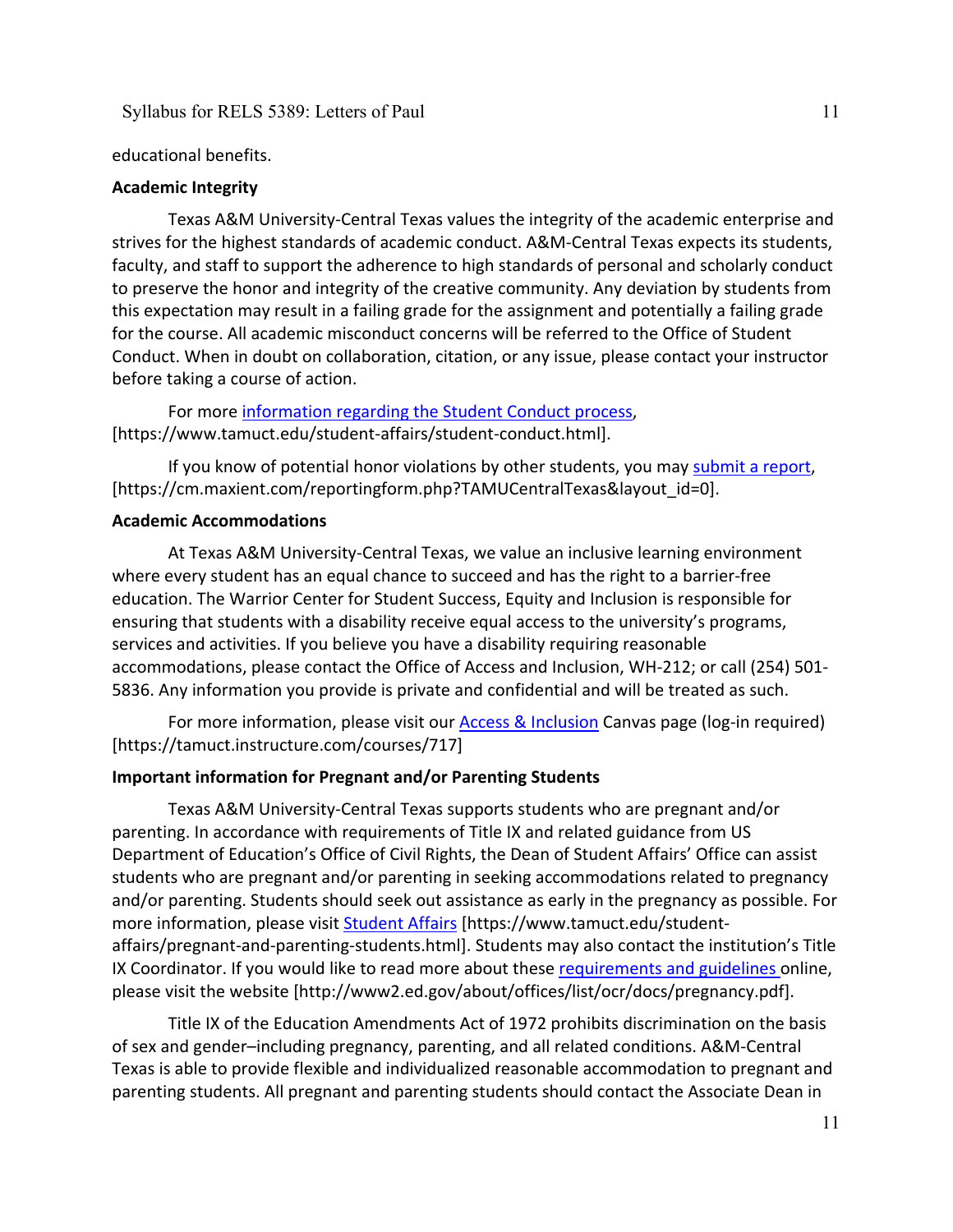the Division of Student Affairs at (254) 501-5909 to seek out assistance. Students may also contact the University's Title IX Coordinator.

# **Tutoring**

Tutoring is available to all A&M-Central Texas students, both virtually and in-person. Student success coaching is available online upon request. If you have a question, are interested in becoming a tutor, or in need of success coaching contact the Warrior Center for Student Success, Equity and Inclusion at (254) 501-5836, visit the Warrior Center at 212 Warrior Hall, or by emailing [WarriorCenter@tamuct.edu.](mailto:WarriorCenter@tamuct.edu) To schedule tutoring sessions and view tutor availability, please visit Tutor [Matching](https://tutormatchingservice.com/TAMUCT) Services [https://tutormatchingservice.com/TAMUCT] or visit the Tutoring Center in 111 Warrior Hall.

Chat live with a remote tutor 24/7 for almost any subject from on your computer! Tutor.com is an online tutoring platform that enables A&M-Central Texas students to log in and receive online tutoring support at no additional cost. This tool provides tutoring in over 40 subject areas except writing support. Access Tutor.com through Canvas.

#### **University Writing Center**

Located in Warrior Hall 416, the University Writing Center (UWC) at Texas A&M University–Central Texas (A&M–Central Texas) is a free service open to all A&M–Central Texas students. For the Summer 2022 semester, the hours of operation are from 10:00 a.m.-4:00 p.m. Monday thru Thursday in Warrior Hall 416 (with online tutoring available every hour as well) with satellite hours available online only Monday thru Thursday from 6:00-9:00 p.m. and most Saturdays from 12:00-3:00 p.m.

Tutors are prepared to help writers of all levels and abilities at any stage of the writing process. While tutors will not write, edit, or grade papers, they will assist students in developing more effective composing practices. By providing a practice audience for students' ideas and writing, our tutors highlight the ways in which they read and interpret students' texts, offering guidance and support throughout the various stages of the writing process. In addition, students may work independently in the UWC by checking out a laptop that runs the Microsoft Office suite and connects to WIFI, or by consulting our resources on writing, including all of the relevant style guides. Whether you need help brainstorming ideas, organizing an essay, proofreading, understanding proper citation practices, or just want a quiet place to work, the UWC is here to help!

Students may arrange a one-to-one session with a trained and experienced writing tutor by making an appointment via [WCOnline](https://tamuct.mywconline.com/) at [https://tamuct.mywconline.com/]. In addition, you can email Dr. Bruce Bowles Jr. at bruce.bowles@tamuct.edu if you have any questions about the UWC, need any assistance with scheduling, or would like to schedule a recurring appointment with your favorite tutor.

#### **University Library**

The University Library provides many services in support of research across campus and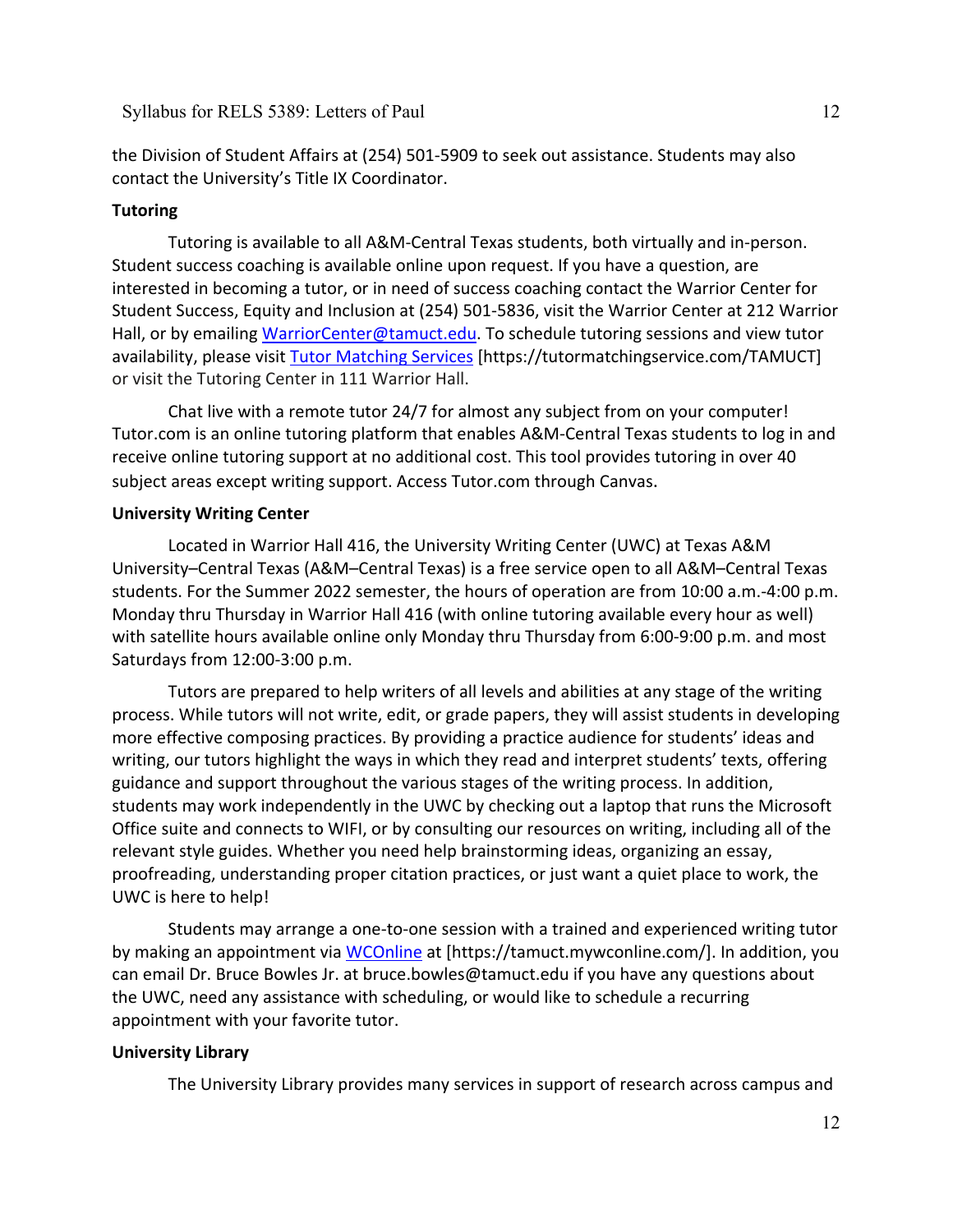at a distance. We offer over 200 electronic databases containing approximately 400,000 eBooks and 82,000 journals, in addition to the 96,000 items in our print collection, which can be mailed to students who live more than 50 miles from campus. Research guides for each subject taught at A&M-Central Texas are available through our website to help students navigate these resources. On campus, the library offers technology including cameras, laptops, microphones, webcams, and digital sound recorders.

Research assistance from a librarian is also available 24 hours a day through our online chat service, and at the reference desk when the library is open. Research sessions can be scheduled for more comprehensive assistance, and may take place virtually through WebEx, Microsoft Teams or in-person at the library. Schedule an [appointment](https://nam04.safelinks.protection.outlook.com/?url=https%3A%2F%2Ftamuct.libcal.com%2Fappointments%2F%3Fg%3D6956&data=04%7C01%7Clisa.bunkowski%40tamuct.edu%7Cde2c07d9f5804f09518008d9ab7ba6ff%7C9eed4e3000f744849ff193ad8005acec%7C0%7C0%7C637729369835011558%7CUnknown%7CTWFpbGZsb3d8eyJWIjoiMC4wLjAwMDAiLCJQIjoiV2luMzIiLCJBTiI6Ik1haWwiLCJXVCI6Mn0%3D%7C3000&sdata=KhtjgRSAw9aq%2FoBsB6wyu8b7PSuGN5EGPypzr3Ty2No%3D&reserved=0) [here](https://nam04.safelinks.protection.outlook.com/?url=https%3A%2F%2Ftamuct.libcal.com%2Fappointments%2F%3Fg%3D6956&data=04%7C01%7Clisa.bunkowski%40tamuct.edu%7Cde2c07d9f5804f09518008d9ab7ba6ff%7C9eed4e3000f744849ff193ad8005acec%7C0%7C0%7C637729369835011558%7CUnknown%7CTWFpbGZsb3d8eyJWIjoiMC4wLjAwMDAiLCJQIjoiV2luMzIiLCJBTiI6Ik1haWwiLCJXVCI6Mn0%3D%7C3000&sdata=KhtjgRSAw9aq%2FoBsB6wyu8b7PSuGN5EGPypzr3Ty2No%3D&reserved=0) [https://tamuct.libcal.com/appointments/?g=6956]. Assistance may cover many topics, including how to find articles in peer-reviewed journals, how to cite resources, and how to piece together research for written assignments.

Our 27,000-square-foot facility on the A&M-Central Texas main campus includes student lounges, private study rooms, group work spaces, computer labs, family areas suitable for all ages, and many other features. Services such as interlibrary loan, TexShare, binding, and laminating are available. The library frequently offers workshops, tours, readings, and other events. For more information, please visit our Library [website](https://nam04.safelinks.protection.outlook.com/?url=https%3A%2F%2Ftamuct.libguides.com%2Findex&data=04%7C01%7Clisa.bunkowski%40tamuct.edu%7C7d8489e8839a4915335f08d916f067f2%7C9eed4e3000f744849ff193ad8005acec%7C0%7C0%7C637566044056484222%7CUnknown%7CTWFpbGZsb3d8eyJWIjoiMC4wLjAwMDAiLCJQIjoiV2luMzIiLCJBTiI6Ik1haWwiLCJXVCI6Mn0%3D%7C1000&sdata=2R755V6rcIyedGrd4Os5rkgn1PvhHKU3kUV1vBKiHFo%3D&reserved=0)

[http://tamuct.libguides.com/index].

# **OPTIONAL POLICY STATEMENTS**

# **A Note about Sexual Violence at A&M-Central Texas**

Sexual violence is a serious safety, social justice, and public health issue. The university offers support for anyone struggling with these issues. University faculty are mandated reporters, so if someone discloses that they were sexually assaulted (or a victim of Domestic/Dating Violence or Stalking) while a student at TAMUCT, faculty members are required to inform the Title IX Office. If you want to discuss any of these issues confidentially, you can do so through Student Wellness and Counseling (254-501-5955) located on the second floor of Warrior Hall (207L).

Sexual violence can occur on our campus because predators often feel emboldened, and victims often feel silenced or shamed. It is incumbent on ALL of us to find ways to actively create environments that tell predators we don't agree with their behaviors and tell survivors we will support them. Your actions matter. Don't be a bystander; be an agent of change. For additional information on campus policy and resources visit the [Title IX webpage](https://www.tamuct.edu/compliance/titleix.html) [\[https://www.tamuct.edu/compliance/titleix.html\]](https://www.tamuct.edu/compliance/titleix.html).

# **Behavioral Intervention**

Texas A&M University-Central Texas cares about the safety, health, and well-being of its students, faculty, staff, and community. If you are aware of individuals for whom you have a concern, please make a referral to the Behavioral Intervention Team. Referring your concern